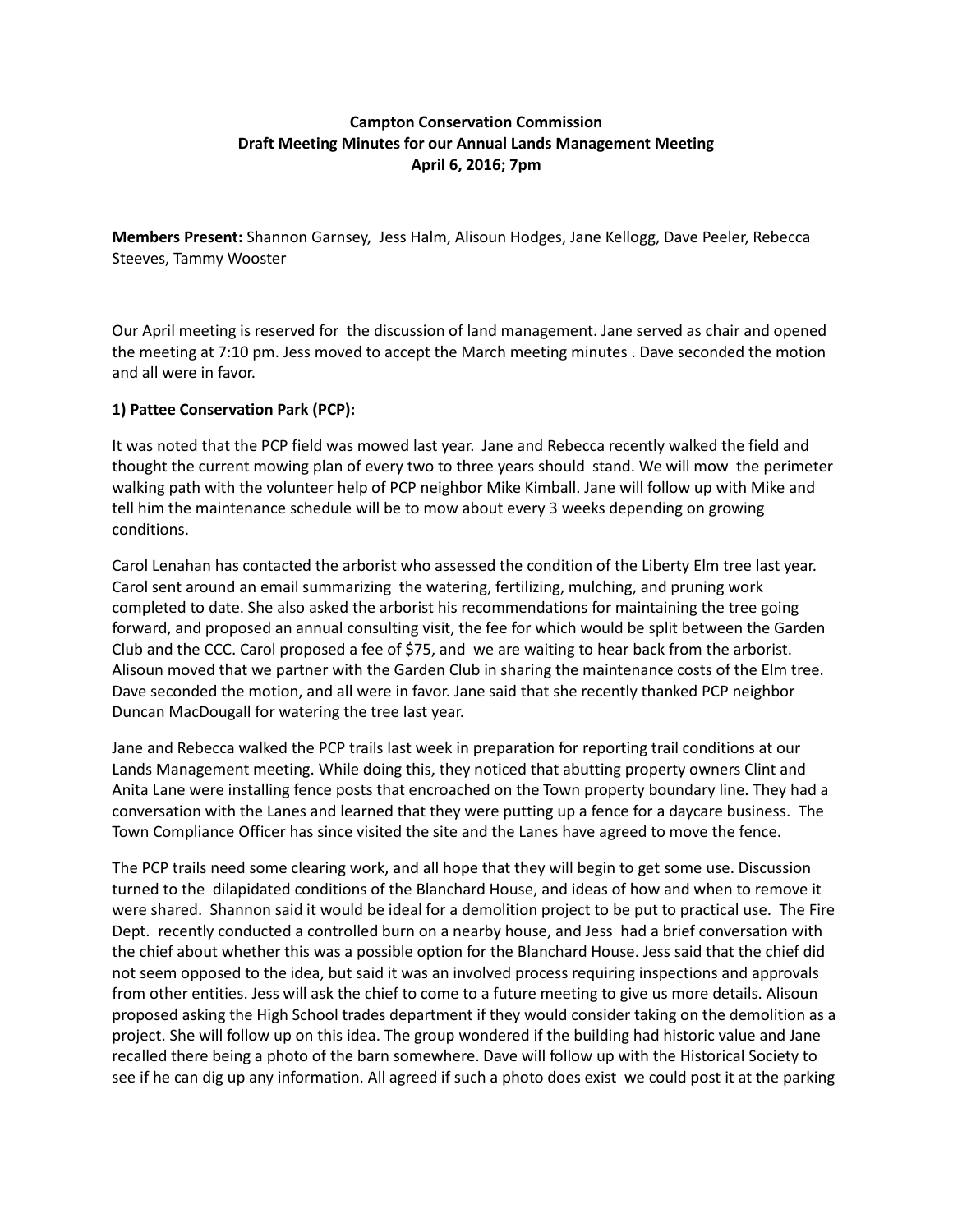area. Tammy suggested having a dumpster delivered on site so the building can be demolished and the debris efficiently hauled away. She will find out dumpster cost estimates.

## **2). Blair Woodland Natural Area (BWNA):**

Shannon and Jess reported that there is a small amount of chainsaw work needed on the trails. Jess has begun planning Nature Nights programming with Katie Morrison, the new Rey Center Director. Jess said that she impressed upon Katie that the CCC's contribution should be reduced since we had to cover 3 of the 8 scheduled sessions last year due to lack of Rey Center staffing. Katie agreed to this. Since our share of the cost will be less, we will only seek one sponsorship. All agreed we will ask the MVSB to serve as sponsor, and Shannon will contact the bank. We will still list the Little Red School House as a sponsor on the flier, and revisit asking for their support in the future. Tammy will let Corey Smith know our plan. Alisoun said we should be sure to thank sponsors and provide a summary of the program's attendance at summer's end. Jess said that Nature Nights is being proposed for Tuesdays this year, so as not to conflict with the library's Thursday summer reading program. She will confirm this with Katie, and work on getting the flier into the Park and Recreation event calendar.

Jane asked whether we should consider a reprint of the BWNA trail guide, as supplies are getting low. It was agreed that the guide needs updating and we should begin thinking about ways to do this. Shannon said that her kids' school was working on a similar project creating a trail guide for The Walter Newton Natural Area and Rainbow Falls. It was agreed that at the very least we could make copies of just the trail map on the back of the guide for now. We will continue to supply guides at the trailhead kiosk until they run out.

## **3) Other Business/Updates:**

### a. Friends of the Pemi:

Jane attended the March Friends of the Pemi/Livermore Falls meeting and learned that the Holderness side parking area contract has been awarded to Hiltz Construction. Work is scheduled to begin this month and end early summer. There is movement toward the state purchasing property for a parking area on the Campton side, and signage is still in the works. There will be significant spending toward an engineering study of the old mill site. Jane was pleased that Selectman Peter Laufenberg attended the meeting and followed up with an email thanking him.

# b. Northern Pass:

Jess and Tammy finished the letter to the DOE commenting on the Draft Environmental Impact Statement and submitted it ahead of the April 4th deadline. Jess suggested we send a copy to the Select Board and the NHACC, and Tammy will take care of this. Alisoun asked who was doing the roadside white painting along Route 3. Tammy said that at the SEC hearing, Northern Pass insisted that no work was being done in advance of project approval. She will ask the DOT if they know about the painting when she picks up the Adopt a Highway trash bags from the Thornton shed. The SEC adjudicative phase has begun, and we will not be receiving regular updates from the Bury the Northern Pass opposition group. There was a recent SEC bus tour of the proposed route to make stops at viewpoints where towers are being proposed. The tour was open to the public on a first come first serve basis, but criticized as being poorly advertised and announced last minute. There were also complaints that there were critical viewpoints skipped and there was no reasoning behind the viewpoints chosen as stops. The SEC process is expected to take 1-2 years, and 27 interveners have been assigned to arbitrary groups for administrative convenience, essentially being denied their individual statutory rights.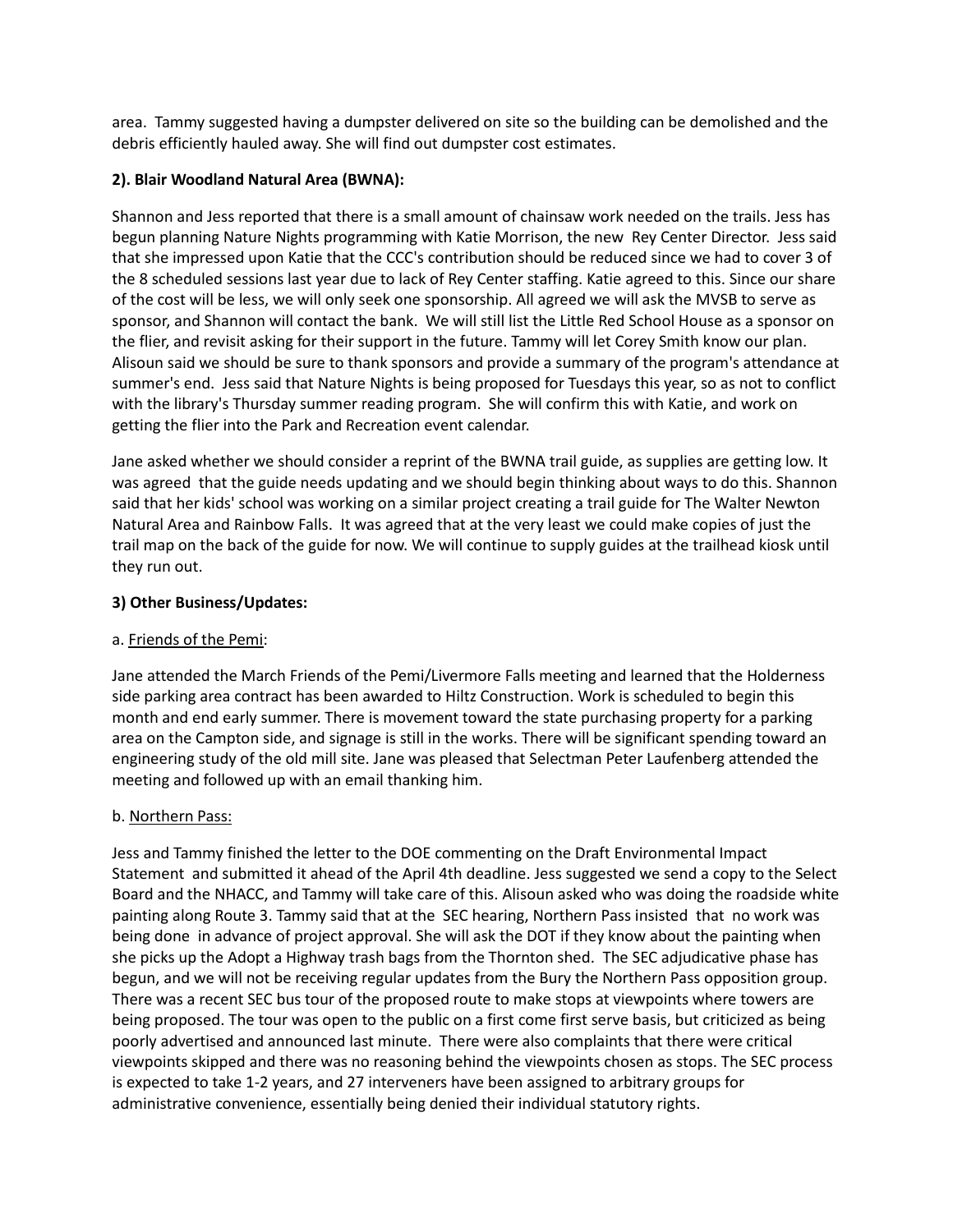#### c.Beebe River Upland project:

Jane reported that Nancy Bell's April 4th Beebe River Upland presentation to the Select Board has been postponed due to a new biweekly Select Board meeting schedule. We are waiting to hear what date Nancy will be on the agenda, but it will likely be in May. Jane pointed out that there is a Historical Society sponsored Beebe railroad grade walk on May 28th.

### d.Bobcat Hunting/Trapping Proposal Update:

Rebecca reported that a legislative committee voted down the bobcat hunting/trapping proposal on the basis that the Federally threatened Canada Lynx could potentially be trapped. The proposal goes into another session, and it is unclear what happens next. The Humane Society has accused the Fish & Game Commission of deciding their vote before considering public input, and exposed emails recovered via the Right to Know law.

### e. Conservation Matters:

It is the CCC's turn to submit an article to Conservation Matters this month. We are using an article written by Research Ecologist Lindsey Rustad , summarizing El Nino related Hubbard Brook data and its implications. The article is a bit long despite Jess' trimming efforts, but we will submit it anyway since others have weighed in that further edits will compromise content.

### f. Road Cleanup:

Our spring Adopt-a-Highway cleanup is scheduled for Sunday, April 17th @9 a.m. Jess will submit an announcement in the Record Enterprise, and Tammy will arrange for vest/trash bag pickup with the DOT. Jane will let friends of the CC Emily Kelly and Mike Kimball know in case they want to help. Shannon warned that hypodermic needles have been found in the Bog Road area, and that protocol is to not touch them, but report their location to police.

### g. Pike Industries Inquiry:

Jane recently received an email from Pike Industries informing us that they intend to sell and possibly subdivide some of their unused land. They wanted to know if the CCC had an interest in the land or knew of other possible interested parties. Alisoun got some property maps from the Town office and took a quick look at the sites. One is a four acre parcel on the north side of Rte. 49, from Depot Street to the bridge. The other is a larger parcel that runs along the Pemi, is unbuildable, has steep vegetated banks in spots, but has the potential for river access. The group wondered if access from this side could take some pressure from the small boat access point on the other side of the river. Jess said the area is often used by hunters. Dave said that given it is an industrial site, the land has likely been misused or overused. Jane shared a list of groups she compiled that could have interest and/or input, including boat business/ campground owners, Parks & Rec., PRLAC, and Trout Unlimited. Alisoun asked if there was any value in preserving the land as it is, keeping it as open space. Jane said yes, but if it became town property it would have to have public access. We have many questions at this point and Jane will follow up with Pike requesting a meeting and/or site visit.

### h. Newsletter:

It has been some time since we've sent a newsletter to the Friends of the CC group. Shannon and Rebecca will work on drafting one together highlighting our work and upcoming events.